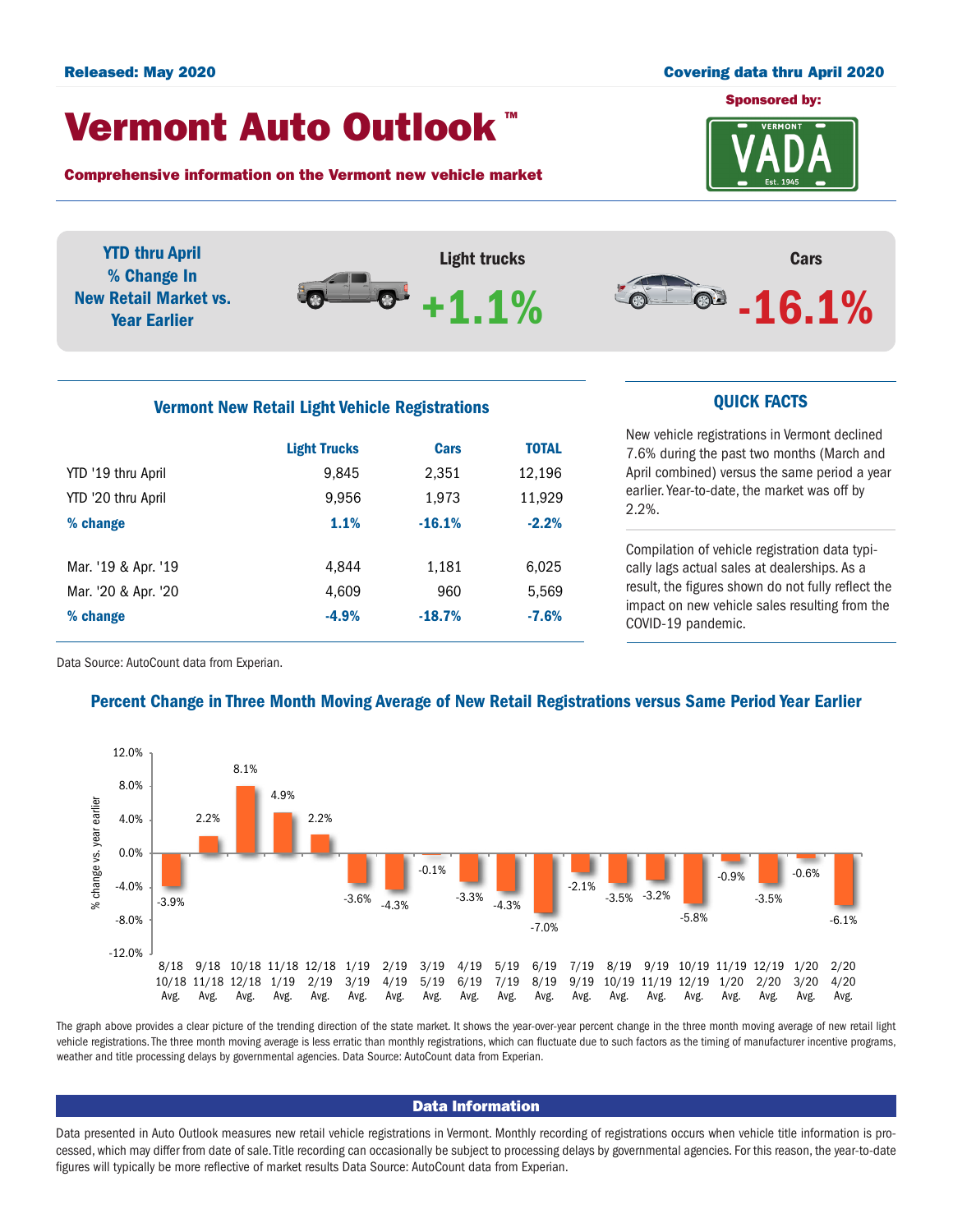#### Page 2 Released: May 2020



| Vermont New Retail Car and Light Truck Registrations |                     |                          |                |                       |                |                |                  |            |                  |               |  |
|------------------------------------------------------|---------------------|--------------------------|----------------|-----------------------|----------------|----------------|------------------|------------|------------------|---------------|--|
|                                                      |                     | March and April Combined |                | <b>YTD thru April</b> |                |                | <b>YTD</b>       |            |                  |               |  |
|                                                      | Number              |                          |                |                       |                |                |                  |            | Market Share (%) |               |  |
|                                                      | of dealers          | 2019                     | 2020           | % chg.                | 2019           | 2020           | % chg.           | 2019       | 2020             | Chg.          |  |
| <b>TOTAL</b>                                         |                     | 6,025                    | 5,569          | $-7.6%$               | 12,196         | 11,929         | $-2.2%$          |            |                  |               |  |
| Cars                                                 |                     | 1,181                    | 960            | $-18.7%$              | 2,351          | 1,973          | $-16.1%$         | 19.3       | 16.5             | $-2.7$        |  |
| <b>Trucks</b>                                        |                     | 4,844                    | 4,609          | $-4.9%$               | 9,845          | 9,956          | 1.1%             | 80.7       | 83.5             | 2.7           |  |
| <b>Domestic Brands</b>                               |                     | 2,579                    | 2,542          | $-1.4%$               | 5,384          | 5,503          | 2.2%             | 44.1       | 46.1             | 2.0           |  |
| European Brands                                      |                     | 411                      | 348            | $-15.3%$              | 824            | 777            | $-5.7%$          | 6.8        | 6.5              | $-0.2$        |  |
| Japanese Brands                                      |                     | 2,794                    | 2,456          | $-12.1%$              | 5,539          | 5,184          | $-6.4%$          | 45.4       | 43.5             | $-2.0$        |  |
| Korean Brands                                        |                     | 241                      | 223            | $-7.5%$               | 449            | 465            | 3.6%             | 3.7        | 3.9              | 0.2           |  |
| Acura                                                |                     | 28                       | 19             | $-32.1%$              | 63             | 35             | $-44.4%$         | 0.5        | 0.3              | $-0.2$        |  |
| Alfa Romeo                                           |                     | 4                        | 3              | $-25.0%$              | $\overline{7}$ | 5              | $-28.6%$         | 0.1        | 0.0              | 0.0           |  |
| Audi                                                 | 2                   | 65                       | 66             | 1.5%                  | 149            | 135            | $-9.4%$          | $1.2\,$    | 1.1              | $-0.1$        |  |
| <b>BMW</b>                                           |                     | 30                       | 19             | $-36.7%$              | 64             | 52             | $-18.8%$         | 0.5        | 0.4              | $-0.1$        |  |
| <b>Buick</b>                                         | 9                   | 98                       | 65             | $-33.7%$              | 207            | 153            | $-26.1%$         | 1.7        | $1.3$            | $-0.4$        |  |
| Cadillac                                             | 5                   | 13                       | 11             | $-15.4%$              | 28             | 30             | 7.1%             | 0.2        | 0.3              | 0.0           |  |
| Chevrolet                                            | 13                  | 519                      | 662            | 27.6%                 | 1,119          | 1,362          | 21.7%            | 9.2        | 11.4             | 2.2           |  |
| Chrysler                                             | 10                  | 21                       | 11             | $-47.6%$              | 40             | 22             | $-45.0%$         | 0.3        | 0.2              | $-0.1$        |  |
| Dodge                                                | 9                   | 61                       | 29             | $-52.5%$              | 95             | 69             | $-27.4%$         | 0.8        | 0.6              | $-0.2$        |  |
| <b>FIAT</b>                                          |                     | 5                        | 4              | $-20.0%$              | 8              | 5              | $-37.5%$         | 0.1        | 0.0              | 0.0           |  |
| Ford                                                 | 16                  | 851                      | 769            | $-9.6%$               | 1,783          | 1,700          | $-4.7%$          | 14.6       | 14.3             | $-0.4$        |  |
| Genesis                                              | 1                   | 3                        | $\mathbf{1}$   | $-66.7%$              | 3              | $\overline{2}$ | $-33.3%$         | 0.0        | 0.0              | 0.0           |  |
| <b>GMC</b>                                           | 9                   | 322                      | 350            | 8.7%                  | 755            | 773            | 2.4%             | 6.2        | 6.5              | 0.3           |  |
| Honda                                                | 4                   | 475                      | 410            | $-13.7%$              | 942            | 852            | $-9.6%$          | 7.7        | 7.1              | $-0.6$        |  |
| Hyundai                                              | 3                   | 85                       | 80             | $-5.9%$               | 160            | 166            | 3.8%             | 1.3        | $1.4\,$          | 0.1           |  |
| Infiniti                                             | 0                   | 6                        | 1              | $-83.3%$              | 10             | 3              | $-70.0%$         | 0.1        | 0.0              | $-0.1$        |  |
| Jaguar                                               | 0                   | 3                        | 0              | $-100.0%$             | $\overline{7}$ | $\overline{2}$ | $-71.4%$         | 0.1        | 0.0              | 0.0           |  |
| Jeep                                                 | 9                   | 333                      | 291            | $-12.6%$              | 607            | 610            | 0.5%             | 5.0        | 5.1              | 0.1           |  |
| Kia                                                  | 3                   | 153                      | 142            | $-7.2%$               | 286            | 297            | 3.8%             | 2.3        | 2.5              | 0.1           |  |
| Land Rover                                           | 0                   | 8                        | 4              | $-50.0%$              | 19             | 19             | 0.0%             | 0.2        | 0.2              | 0.0           |  |
| Lexus                                                | 0                   | 12                       | 3              | $-75.0%$              | 29             | 15             | $-48.3%$         | 0.2        | 0.1              | $-0.1$<br>0.0 |  |
| Lincoln                                              | 4<br>$\overline{2}$ | 11<br>63                 | 15<br>57       | 36.4%<br>$-9.5%$      | 31<br>136      | 35<br>126      | 12.9%<br>$-7.4%$ | 0.3<br>1.1 | 0.3<br>1.1       | $-0.1$        |  |
| Mazda<br>Mercedes                                    |                     | 23                       | 14             | $-39.1%$              | 63             | 46             | $-27.0%$         | 0.5        | 0.4              | $-0.1$        |  |
| <b>MINI</b>                                          | 1                   | 10                       | 4              | $-60.0%$              | 17             | $\overline{7}$ | $-58.8%$         | 0.1        | 0.1              | $-0.1$        |  |
| Mitsubishi                                           | 2                   | 62                       | 68             | 9.7%                  | 132            | 143            | 8.3%             | 1.1        | $1.2\,$          | 0.1           |  |
| Nissan                                               | 5                   | 327                      | 247            | $-24.5%$              | 616            | 517            | $-16.1%$         | 5.1        | 4.3              | $-0.7$        |  |
| Other                                                |                     | 16                       | $21\,$         | 31.3%                 | 27             | $47\,$         | 74.1%            | 0.2        | 0.4              | $0.2\,$       |  |
| Porsche                                              | 0                   | 6                        | $\overline{2}$ | $-66.7%$              | 11             | 6              | $-45.5%$         | 0.1        | 0.1              | 0.0           |  |
| Ram                                                  | 6                   | 323                      | 326            | 0.9%                  | 640            | 704            | 10.0%            | 5.2        | 5.9              | 0.7           |  |
| Subaru                                               | 7                   | 866                      | 729            | $-15.8%$              | 1,729          | 1,541          | $-10.9%$         | 14.2       | 12.9             | $-1.3$        |  |
| Tesla                                                | 0                   | 21                       | 13             | $-38.1%$              | $73\,$         | 43             | $-41.1%$         | 0.6        | 0.4              | $-0.2$        |  |
| Toyota                                               | 7                   | 949                      | 902            | $-5.0%$               | 1,869          | 1,922          | 2.8%             | 15.3       | 16.1             | $0.8\,$       |  |
| Volkswagen                                           | 4                   | 187                      | 191            | 2.1%                  | 363            | 382            | 5.2%             | 3.0        | 3.2              | 0.2           |  |
| Volvo                                                | 2                   | 66                       | 40             | $-39.4%$              | 108            | 103            | $-4.6%$          | 0.9        | 0.9              | 0.0           |  |
| Top ten brands are shaded grey.                      |                     |                          |                |                       |                |                |                  |            |                  |               |  |

At Auto Outlook, we strive to provide accurate analyses based upon the data available to us. Auto Outlook can make no representation or warranty with respect to the accuracy or completeness of the data we provide or the projections that we make based upon such data. Auto Outlook expressly disclaims any such warranties, and undue reliance should not be placed on any analysis. Auto Outlook undertakes no obligation to revise any forecasts or analyses, whether as a result of any new data, the occurrence of future events, or otherwise.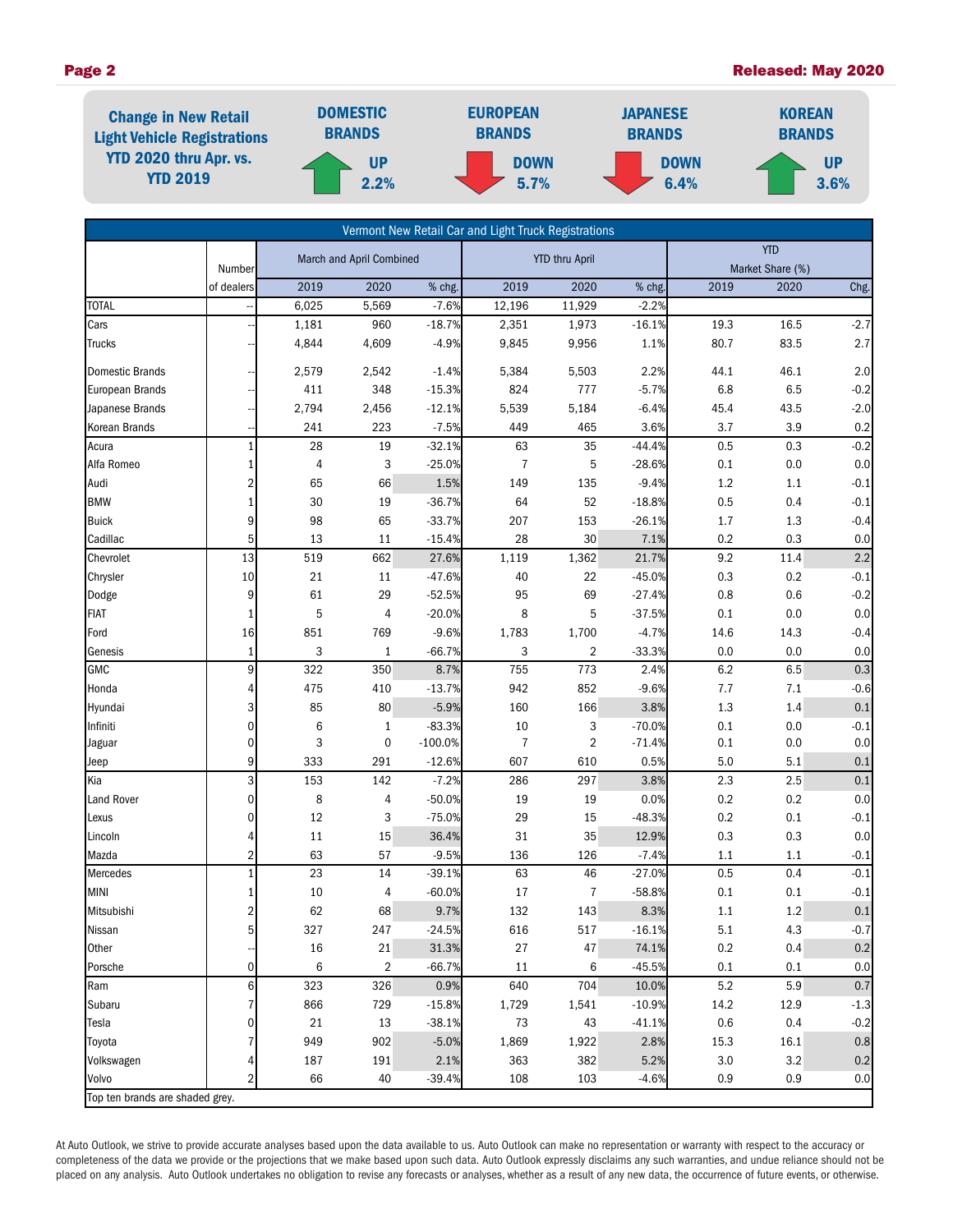# Percent Change in Brand Registrations YTD 2020 thru April vs. YTD 2019 (Top 25 selling brands)





Vermont Market Share YTD 2020 thru April



Registrations increased by more than 5% for Chevrolet, Lincoln, Ram, Mitsubishi, Cadillac, and Volkswagen.



Toyota, Ford, Subaru, Chevrolet, and Honda were market share leaders in Vermont

Data Source: AutoCount data from Experian.

Attribution notice: Any material quoted must be attributed to Vermont Auto Outlook, published by Auto Outlook, Inc. on behalf of the Vermont Vehicle and Automotive Distributors Association. Data source must also be shown as "Data Source: AutoCount Data from Experian." Please contact the association with any questions or comments regarding the publication.